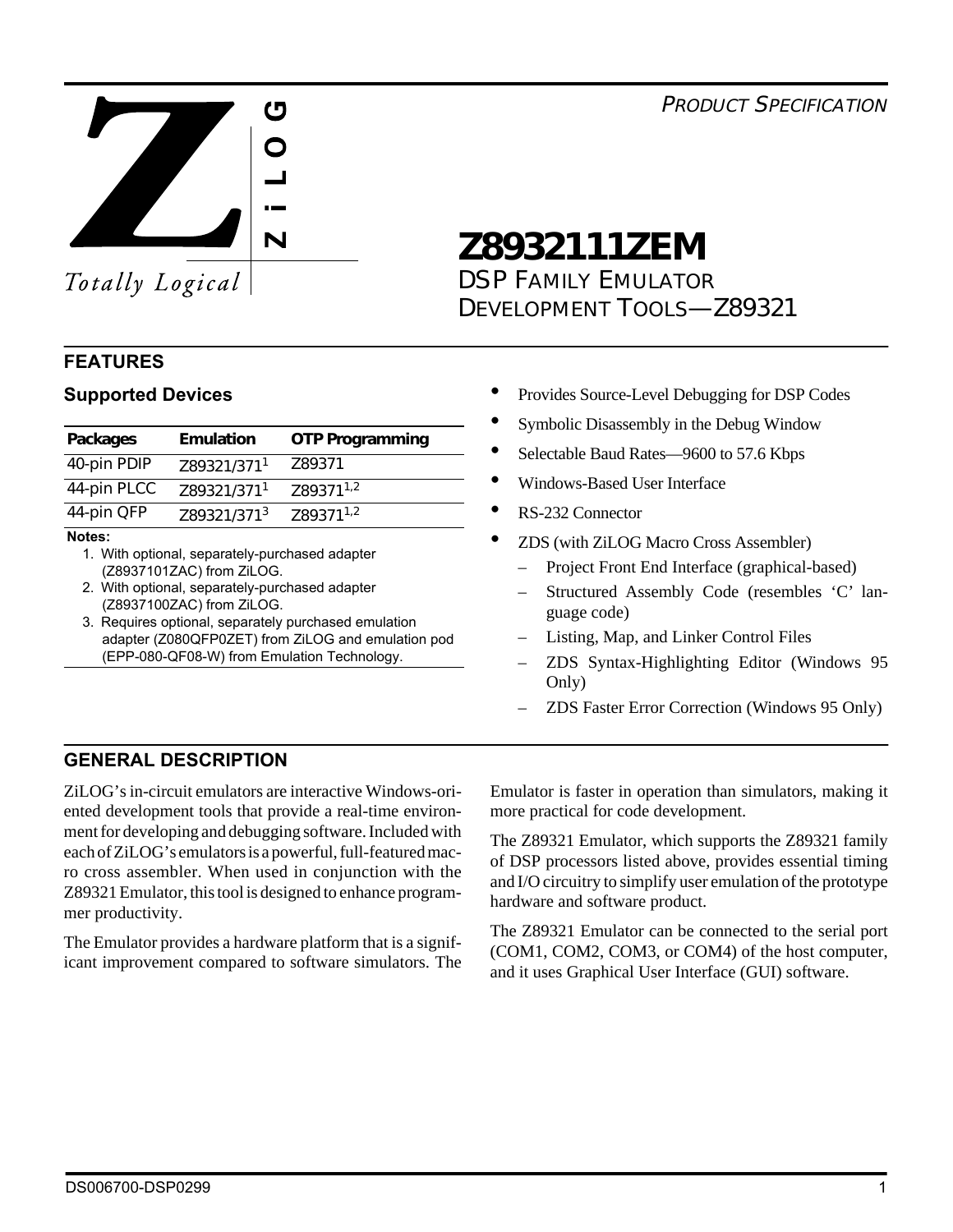### **SPECIFICATIONS**

| <b>Operating Conditions</b>     |                                                      |
|---------------------------------|------------------------------------------------------|
| <b>Operating Temperature:</b>   | $20^{\circ}$ C, $\pm 10^{\circ}$ C                   |
| Supply Voltage:                 | 9.0 VDC @ 1.2A wall adapter                          |
| <b>Operating Humidity:</b>      | 10%-90% RH (noncondensing)                           |
| <b>Minimum Emulation Speed:</b> | 1 MHz                                                |
| <b>Maximum Emulation Speed:</b> | 20 MHz                                               |
| <b>Power Requirements</b>       | @ 0.8A typical, 1.2A maximum                         |
| <b>Dimensions</b>               |                                                      |
| Width:                          | 7.375 in. (18.733 cm)                                |
| Length:                         | 9.75 in. (24.765 cm)                                 |
| Height:                         | $0.50$ in. $(1.27$ cm)                               |
| <b>Serial Interface</b>         | RS-232 @ 9600, 19200 (default), 28800, or 57600 Baud |
| <b>Emulation Memory</b>         | DSP = 64K Words (maximum)                            |
| <b>Number of Breakpoints</b>    | $DSP = 256$ (maximum)                                |

### **HOST COMPUTER**

#### **Minimum Requirements**

IBM PC (or 100-percent compatible) 486-based machine

- $•$  33 MHz
- 4 MB RAM
- VGA Video Adapter
- CD-ROM Drive
- RS-232 COM Port
- Mouse or Pointing Device
- Microsoft Windows 3.1 (utilized with DSPICE software)

#### **Recommended**

The following changes to the Minimum Requirements are recommended for increased performance:

- Pentium-Based Machine
- 66 MHz (or faster)
- 8 MB of RAM (or more)
- SVGA Video Adapter
- Color Monitor
- Printer
- Microsoft Windows 95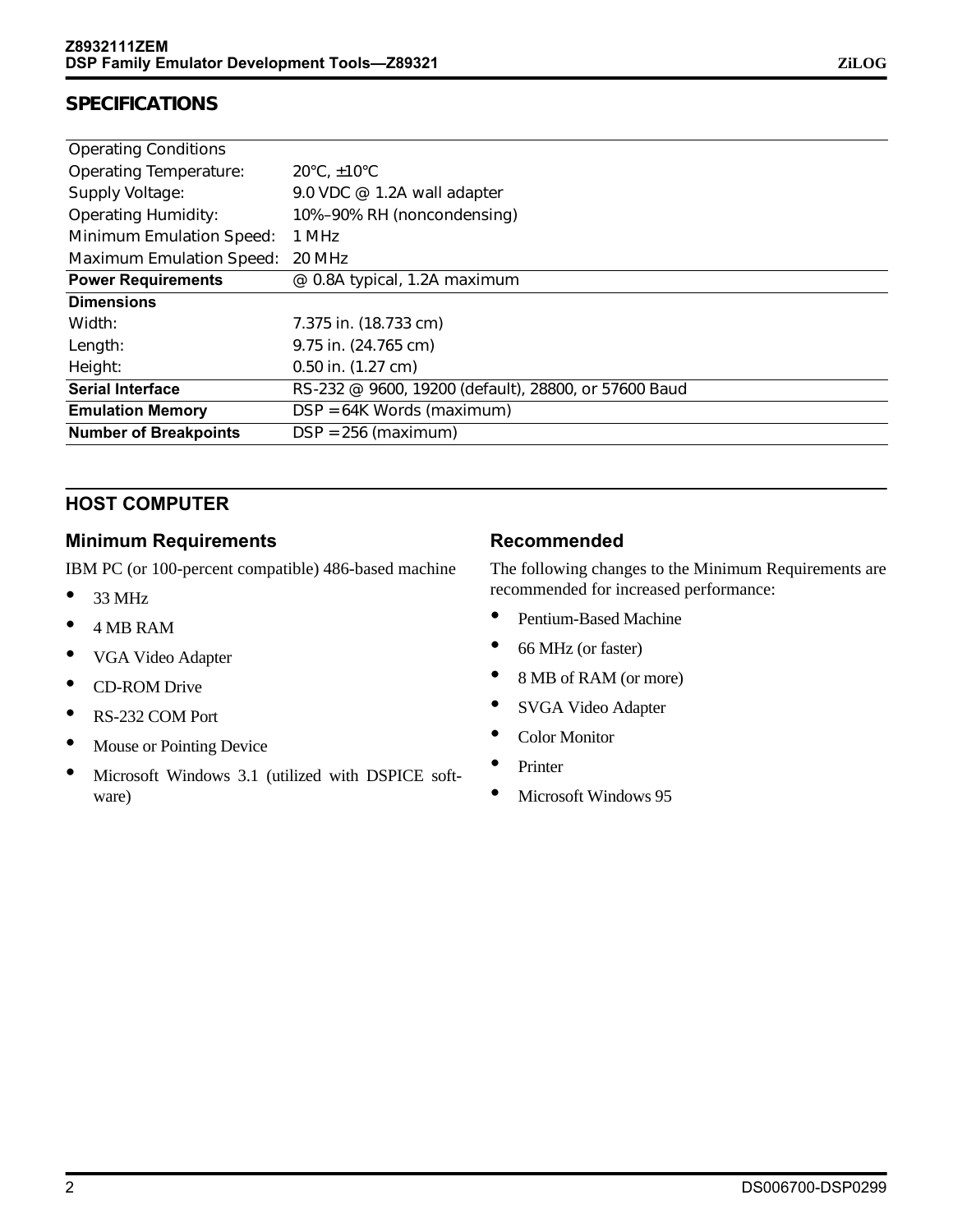## **KIT CONTENTS**

| Quantity Item        |                                       |
|----------------------|---------------------------------------|
| 1                    | Z8932111ZEM Emulator Board            |
| <b>Cables/Pods</b>   |                                       |
|                      | RS-232 Serial Cable, 9-pin M-F        |
| <b>Host Software</b> |                                       |
|                      | <b>CD-ROM Development Software</b>    |
| <b>Documentation</b> |                                       |
| 1                    | 789321017FM Emulator User's Manual    |
| 1                    | Zil OG Macro Cross Assembler User's   |
|                      | Manual                                |
|                      | Software License and Limited Warranty |

*1 Software License and Limited Warranty Agreement*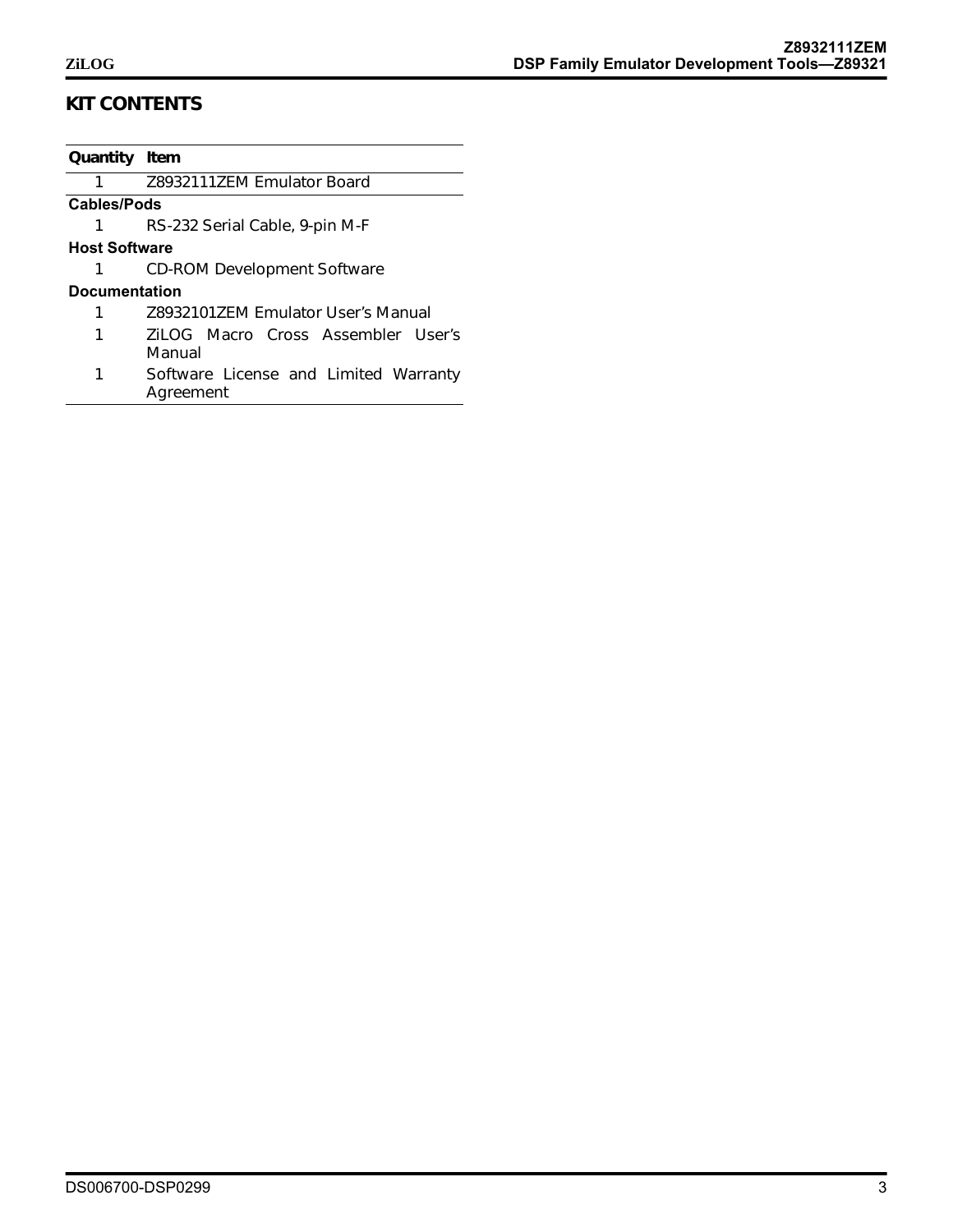### **PRECAUTIONS**

- 1. GUI software versions prior to 3.00 are incompatible with hardware containing BOOTROM 3.00. The GUI software may still boot; however, the program could fail at some later point.
- 2. When simultaneously running two different GUI versions on two different Communication Ports, the former executed version is used for both emulators. These are typical Windows OS bugs.
- 3. The emulator cannot be operated while performing ESD/EMI testing on the target board.
- 4. The GUI occasionally indicates *Executing* after a HALT instruction. Pushing the *GO* button also indicates *Executing* (*Executing* displays in the caption bar of the Debug window). This condition is applicable to DSPICE GUI software only.
- 5. Ensure that the target cable is correctly aligned (pin-1 to pin-1) before inserting into the target system. Incorrect alignment may damage the emulator and/or the target system.
- 6. Do not start the emulator with an OTP device in the programming socket. This action may cause the emulator to not start up correctly.
- 7. A shorted PLCC or DIP OTP can crash the emulator when inserted into the OTP programming socket. If a PLCC part is inserted in such a way as to cause a temporary short, then functionality is lost. An attempt to perform BLANK CHECK on such a part causes the "hour-glass" to run incessantly. The Windows application must be reset and restarted.
- 8. The status color bar in the OTP dialog box clears when a new window opens on top of it. This condition applies to DSPICE GUI software only.
- 9. Do not press the emulator MASTER RESET when the emulator is in the OTP dialog for programming. If MASTER RESET is pressed while the GUI is doing OTP programming, close the OTP dialog box and reopen it to reload the information back to the hardware.
- **Note:** The emulator is really sitting idle, although the Command Status shows "Processing" after the GUI reestablishes the communication link when "Retry" was selected in the "Out of Synchronization with the Emulator" dialog box.
- 10. When device serialization is enabled in the OTP dialog, the GUI copies the current serial number to code memory immediately before performing a VERIFY operation. If this behavior is undesirable, then device serialization should be disabled prior to invoking the VERIFY operation.
- 11. Do not use the OTP operation while in the Debug's trace and/or animation mode.
- 12. Option selections for the OTP are not cleared after changing a Device selection.
- 13. The *Edit|Fill|Memory* Decimal radix option will not accept entry of more than 9,999 for the Fill Value. Please use the Hexadecimal radix option when using a fill value of more than 9,999 decimal.